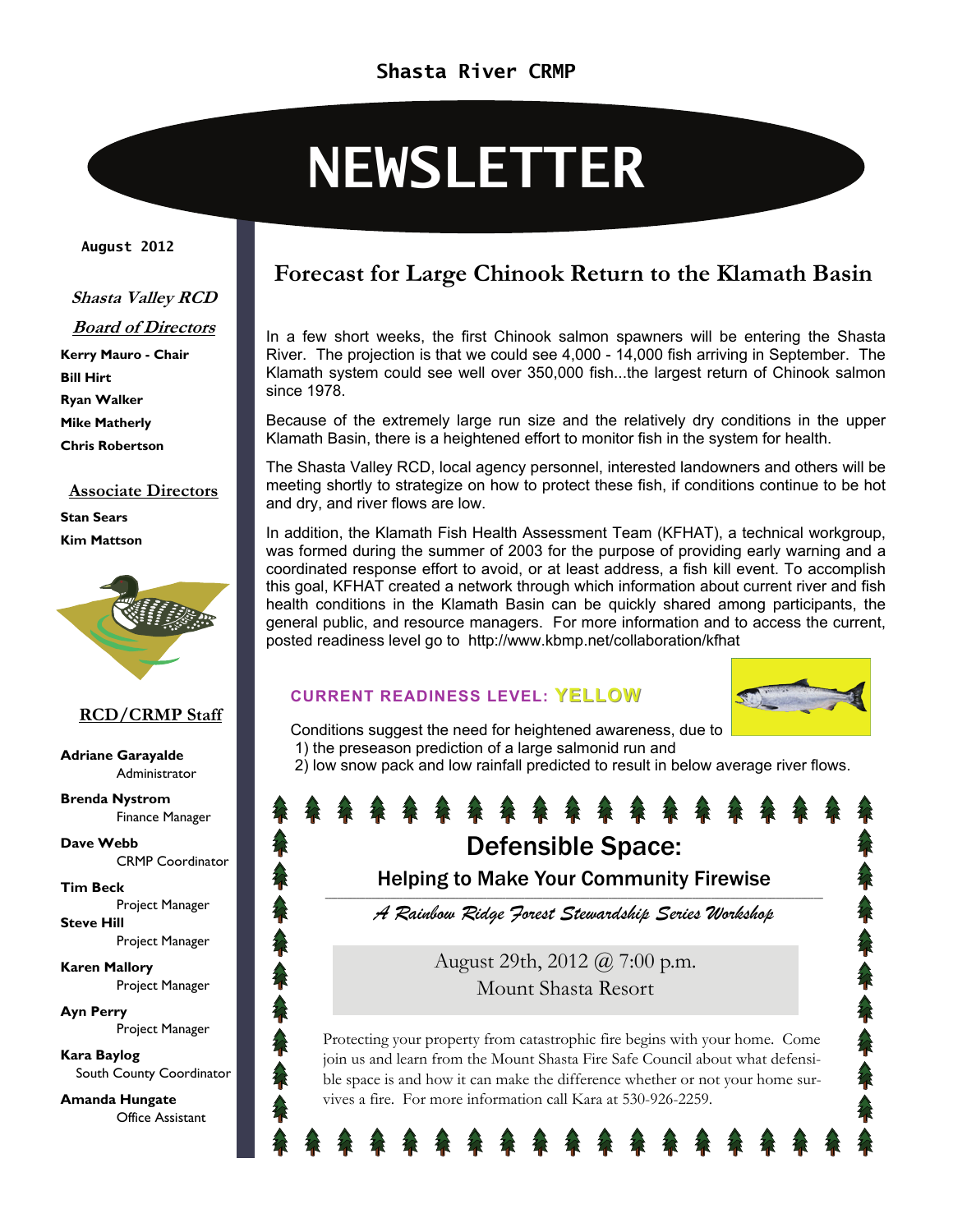## **Shasta River TMDL Conditional Waiver**

On June 28, 2006 the Regional Water Board adopted Order No. R1-2006-0052, the Shasta River TMDL Waiver. On January 19, 2012, the Regional Water Board adopted Order No. R1-2012-0008 temporarily extending the Shasta River TMDL Waiver until August 23, 2012 to allow staff additional time to assess the effectiveness of the program as currently implemented. On August 23, 2012 the Board will be asked to consider extending the Shasta TMDL Waiver to allow additional time to prepare Wavier revisions.

The Waiver waives the requirements to file a Report of Waste Discharge and obtain Waste Discharge Requirements for discharges addressed in the Shasta River TMDL Action Plan, for dischargers who choose to participate in collaborative programs including the implementation of recommended measures described in Table 4-14 of the Shasta River TMDL Action Plan.

#### **Document Availability**

Information on the Regional Water Board's Shasta River Watershed TMDL Program, including the existing Waiver and the Shasta TMDL Action Plan, can be found at: http://www.waterboards.ca.gov/northcoast/water\_issues/programs/tmdls/shasta\_river/

Persons wishing to receive notices related to the Shasta TMDL electronically are encouraged to sign up for the Shasta TMDL under Resources, Email Subscription on the left side of the Regional Water Board's main web page at http://www.waterboards.ca.gov/northcoast. Persons wishing to receive notices through the standard mail should contact the Regional Board and submit their name and address which will be added to an interested parties list.

The Waiver will be considered for approval by the North Coast Water Board at the October 4th meeting.

Questions regarding the revised Shasta River TMDL Waiver should be directed to Andy Baker, by phone at 707-576-2690/707-483-5408, or email at Andrew.Baker@waterboards.ca.gov .



**★★★★★★**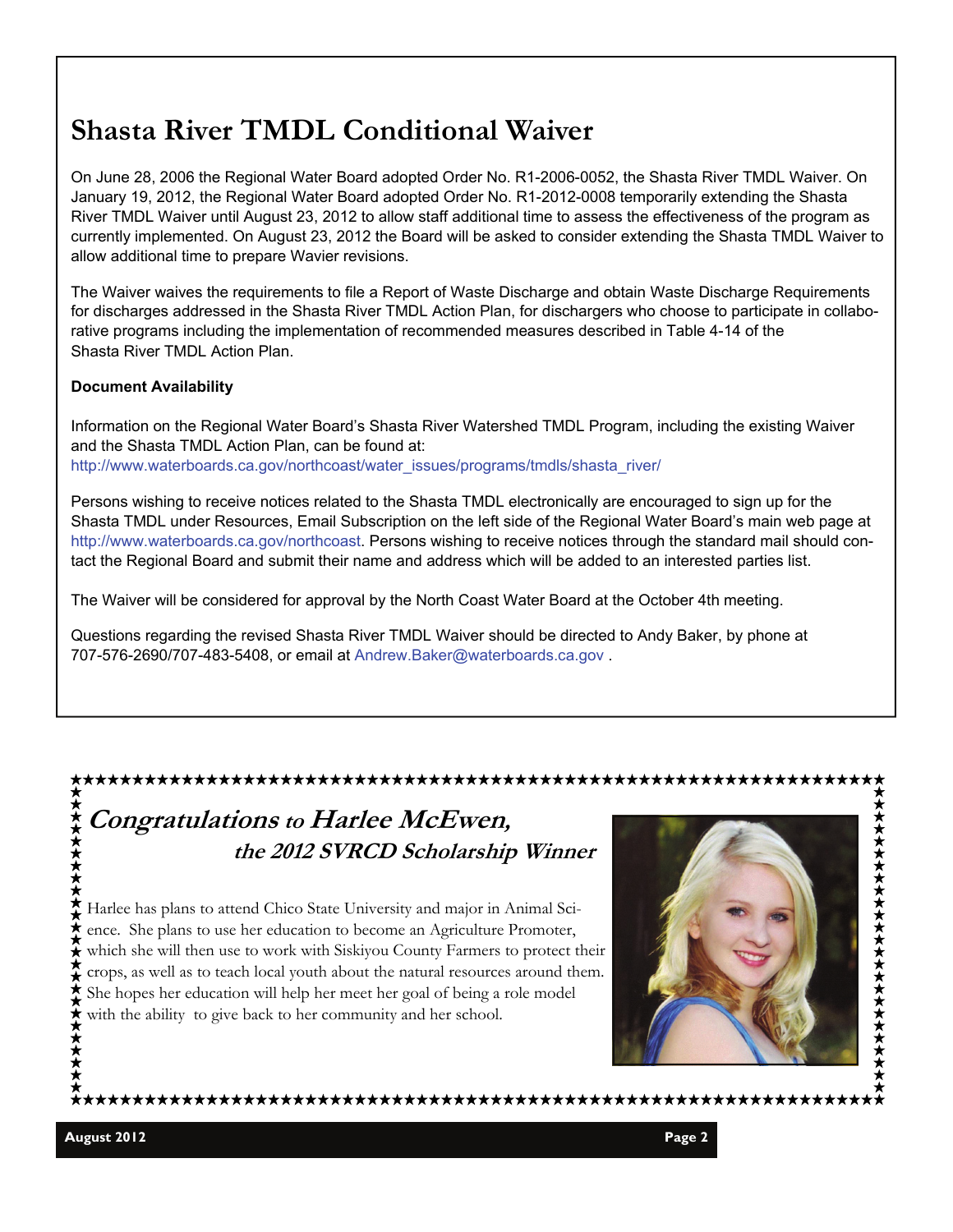## **Development of the North Coast Ag Waiver**

Staff of the North Coast Regional Water Quality Control Board are developing a Water Quality Compliance Program for Discharges from Agricultural Lands to address water quality impacts associated with irrigated agricultural lands in the North Coast Region.

While the scope of the Program has not been finalized, it will include certain types of agricultural lands in the North Coast Region. Staff expect the Program to address, at a minimum, waste discharges from agricultural lands such as row crops, vineyards, orchards, medicinal marijuana farms, forage crops, and irrigated pasture. Dairies and dryland grazing are not included in the Program as dairies are being addressed through a separate Regional Water Board program and dryland grazing is likely to be addressed through a statewide effort that is currently under development. Additionally, this effort is intended to augment, but not supersede, existing Regional Water Board programs, such as the TMDL programs in the Scott, Shasta, and Garcia watersheds and grazing on US Forest Service allotments.

To develop the Program, Regional Water Board staff is conducting a stakeholder involvement process that will support broad participation of affected people and organizations. The Regional Water Board is committed to working with stakeholders to address concerns, identify opportunities, and uphold State policies and requirements.

In order to do this, the Regional Water Board has formed a Stakeholder Advisory Group made up of representatives of stakeholder interests in the North Coast Region. The purpose of the Advisory Group is to provide input to Regional Water Board staff early in the process of developing the program. The group's input will be used to develop the Program elements and alternatives prior to the formal public review period that precedes consideration of the Program by the Regional Water Board. The Advisory Group will advise and provide comment on Program elements such as scope, discharge control requirements and practices, monitoring, reporting, and enforcement protocols.

Regional Water Board staff will hold both large meetings of the full Advisory Group and smaller sub-regional meetings. The intent is that the sub-regional meetings focus on local issues, while the full Advisory Group meetings provide the opportunity to exchange ideas and ensure consistency regionwide. The Program will be able to accommodate the diversity of locations, types of agriculture and uses, and risks to water quality present in the North Coast Region, while maintaining procedural consistency to the extent practicable. The geographic areas of the subregional groups are:

- Sonoma, Mendocino, and Marin counties
- Del Norte, Humboldt, and Trinity counties
- Scott River and Shasta River watersheds, and the Upper Mid-Klamath area, and Tule Lake area and Butte Valley

The 3rd Round of Advisory Sub-Group Meetings will be scheduled in August and September 2012.

For additional information and access to presentations and comments that have been submitted visit:

http://www.waterboards.ca.gov/northcoast/water\_issues/programs/agricultural\_lands/

If you have questions about the development of the Agriculture Program, please contact Ben Zabinsky of Regional Water Board staff, at (707) 576-6750, or by email at [ben.zabinsky@waterboards.ca.gov](mailto:ben.zabinsky@waterboards.ca.gov)

This newsletter was made possible by funding from the Department of Conservation, Watershed Coordinator Grant; the Bureau of Reclamation, and the U.S. Fish and Wildlife Service.

**August 2012 Page 3**